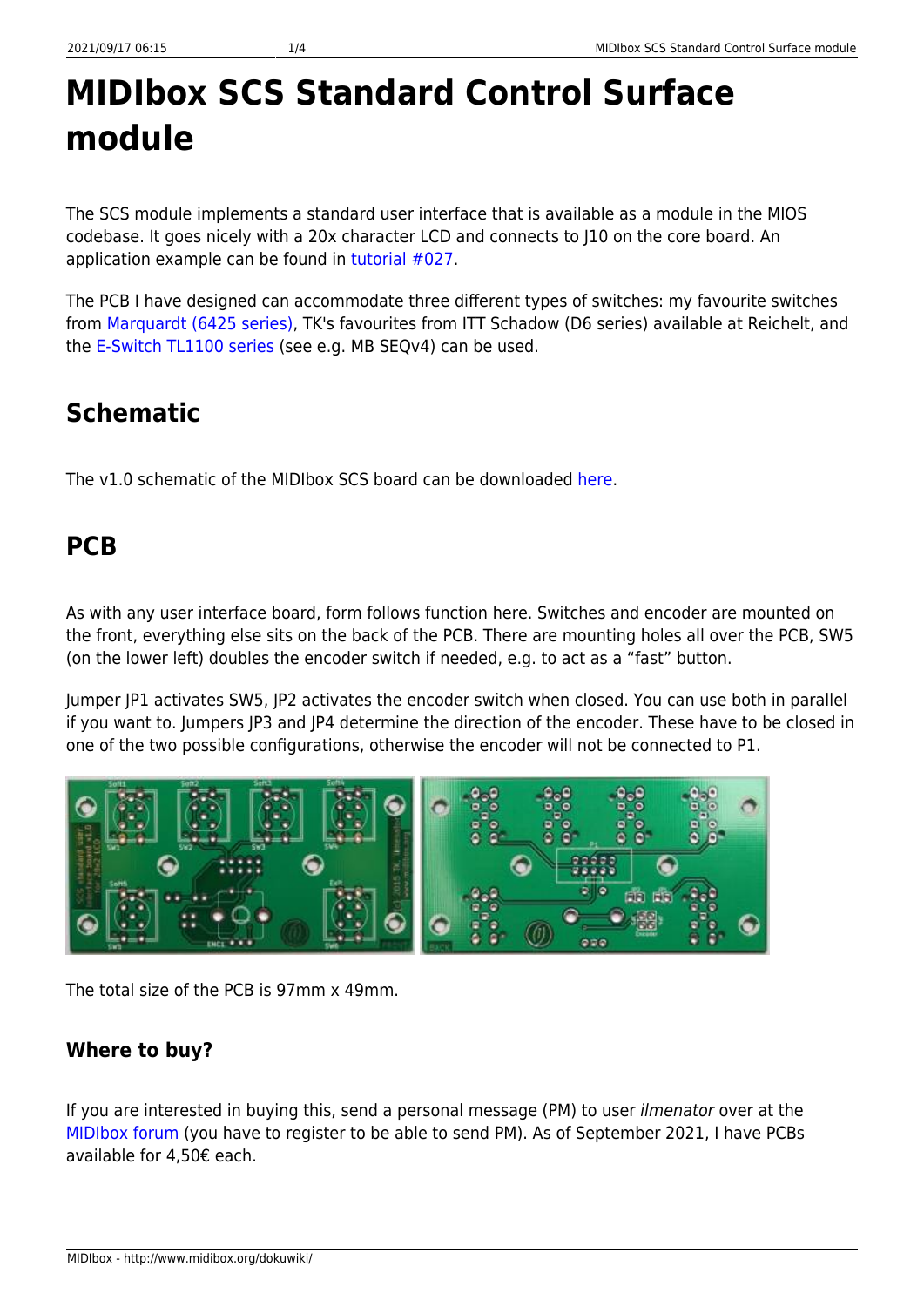## **Switches**

At least three different switches can be used.

#### **Marquardt 6425 series**



#### **ITT Schadow D6 series**

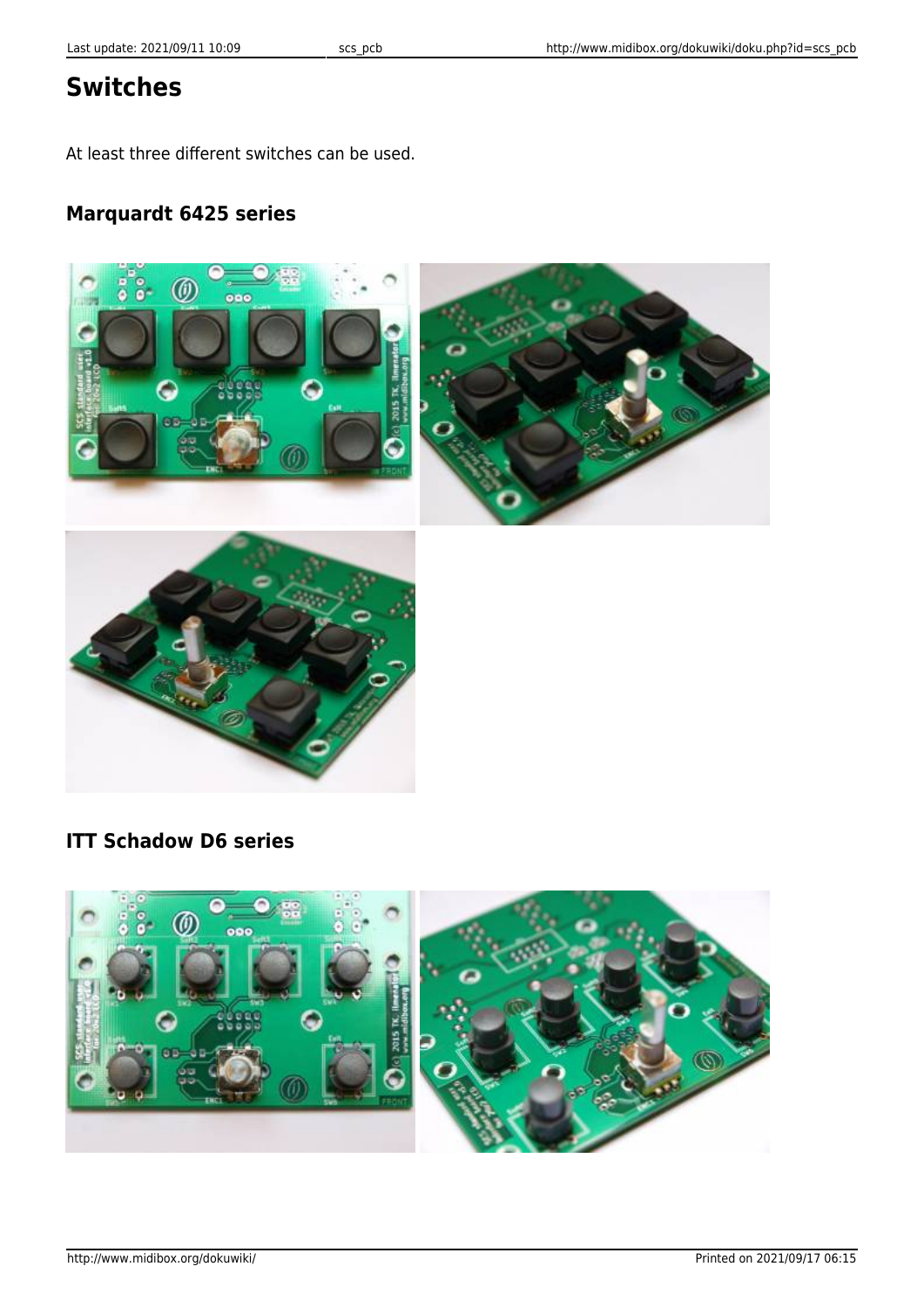MIDIbox - http://www.midibox.org/dokuwiki/



**E-Switch 612-TL1100 series with C&K Components switch caps**